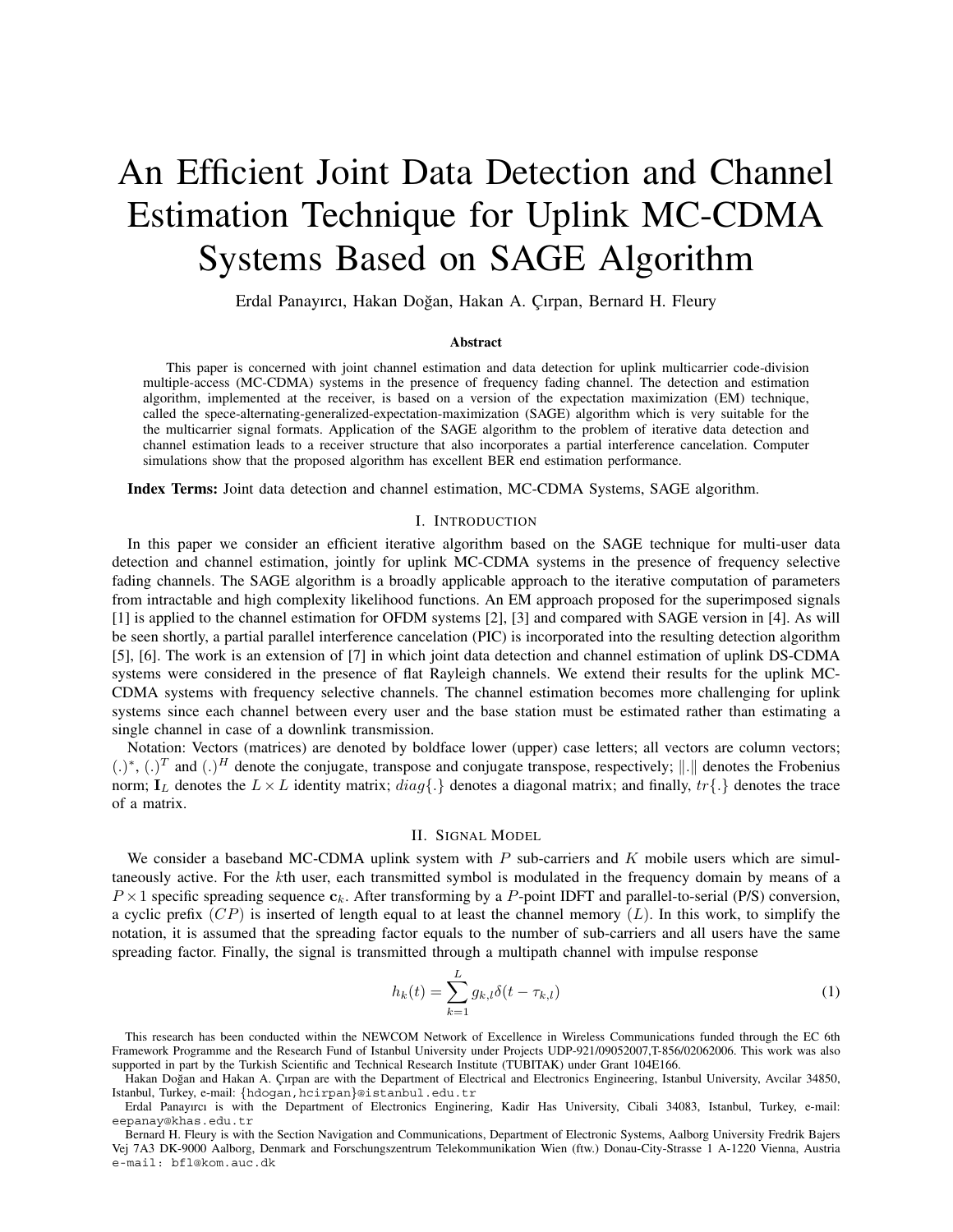where L is the number of paths in the kth users channel;  $g_{kl}$  and  $\tau_{kl}$  are, respectively, the complex fading processes and the delay of the kth users lth path. It is assumed that only the second-order statistics of the fading processes are known to the receiver. Also, fading can vary from symbol to symbol but remains constant over a symbol interval.

At the receiver, the received signal is first serial-to-parallel (S/P) converted, then CP is removed and DFT is then applied to the received discrete time signal to obtain the received vector expressed as

$$
\mathbf{y}(m) = \sum_{k=1}^{K} b_k(m) \mathbf{C}_k \mathbf{F} \mathbf{h}_k + \mathbf{w}(m) \ m = 1, 2, ..., M
$$
 (2)

where  $b_k(m)$  denotes data sent by the user k within the mth symbol;  $\mathbf{C}_k = \text{diag}(\mathbf{c}_k)$  with  $\mathbf{c}_k = [c_{k1}, c_{k1}, ..., c_{kP}]^T$ <br>where each chin  $c_k$ , takes values in the set  $\mathbf{c} = \frac{1}{k} - \frac{1}{k}$  denoting the kth users where each chip,  $c_{ik}$ , takes values in the set  $\{-\frac{1}{\sqrt{P}}, \frac{1}{\sqrt{P}}\}$  denoting the kth users spreading code;  $\mathbf{F} \in \mathbb{C}^{P \times L}$ denotes the DFT matrix with the  $(k, l)$ th element given by  $\frac{1}{\sqrt{p}}e^{-j2\pi kl/P}$ ; and **w**(m) is the P × 1 zero-mean, i.i.d. Gaussian vector that models the additive noise in the P tones, with variance  $\sigma^2/2$  per dimension.

Suppose M symbols are transmitted. We stack  $\mathbf{y}(m)$  as  $\mathbf{y}=[\mathbf{y}^T(1),...,\mathbf{y}^T(M)]^T$ . Then the received signal model can be written as

$$
\mathbf{y} = \begin{bmatrix} b_1(1)\mathbf{C}_1\mathbf{F} & \cdots & b_K(1)\mathbf{C}_K\mathbf{F} \\ \vdots & \ddots & \vdots \\ b_1(M)\mathbf{C}_1\mathbf{F} & \cdots & b_K(M)\mathbf{C}_K\mathbf{F} \end{bmatrix} \begin{bmatrix} \mathbf{h}_1 \\ \vdots \\ \mathbf{h}_K \end{bmatrix} + \begin{bmatrix} \mathbf{w}(1) \\ \vdots \\ \mathbf{w}(M) \end{bmatrix}
$$
(3)

and can be rewritten in more succinct form

$$
y = Ah + w \tag{4}
$$

By using the assumption;  $\mathbf{h}_k \sim N(0, \Sigma_{\mathbf{h}_k})$  where  $\Sigma_{\mathbf{h}_k} = E[\mathbf{h}_k \mathbf{h}_k^{\dagger}],$  we have  $\mathbf{h} \sim N(0, \Sigma_{\mathbf{h}})$  with  $\Sigma_{\mathbf{h}} = \text{diag}[\Sigma_{\mathbf{h}} \dots \Sigma_{\mathbf{h}}]$  $diag[\Sigma_{\mathbf{h}_1}, \cdots, \Sigma_{\mathbf{h}_K}].$ 

# III. JOINT DATA DETECTION AND CHANNEL ESTIMATION

The problem of interest is to derive an iterative algorithm based on the SAGE algorithm for data detection and channel estimation jointly employing the signal model given by (2). The SAGE algorithm, a generalized form of the EM algorithm [4], allows a more flexible optimization scheme and sometimes converges faster than the EM algorithm. Since the SAGE method has been studied and applied to a number of problems in communications over the years, the details of the algorithm will not be presented in this paper. The reader is suggested to read [8] for a general exposition to SAGE algorithm and [7] for its application to the estimation problem related to the work herein.

Our main objective to estimate the transmitted symbols  $\mathbf{b} = \{b_k(m)\}_{k=1,m=1}^{K,M}$  for each user k, based on observed<br>ta y. The complex channel responses  $\{b_k\}$  are treated as puisance parameters. In the SAGE algorithm, data **y**. The complex channel responses  $\{h_k\}$  are treated as nuisance parameters. In the SAGE algorithm, we view the observed data **y** as the incomplete data. At each iteration i, only the data sequence  $\mathbf{b}_k = [b_k(1), b_k(2), \dots, b_k(M)]$ of **b** indexed  $k = k(i) = i$  mod K is updated while keeping the data sequences in the complement set  $\mathbf{b}_{\vec{k}}$  fixed.  $\mathbf{b}_{\vec{k}}$ is the vector obtained by canceling the components of  $\mathbf{b}_k$  in  $\mathbf{b}$ . Then a natural choice for the so-called "hidden-data" set would be  $\chi = \{(\mathbf{y}_1, \mathbf{h}_1), (\mathbf{y}, \mathbf{h})\}.$ 

The SAGE algorithm is defined by the Expectation(E) and Maximization(M) steps as follow:

At the ith iteration the E-step computes

$$
Q_k\left(\mathbf{b}_k|\mathbf{b}^{(i)}\right) = E\left\{\log p(\boldsymbol{\chi}|\mathbf{b}_k, \mathbf{b}_{\tilde{k}}^{(i)}|\mathbf{y}, \mathbf{b}^{(i)}\right\}
$$
(5)

In the M-step, only  $\mathbf{b}_k$  is updated as

$$
\mathbf{b}_k^{(i+1)} = \arg \max_{\mathbf{b}} Q_k(\mathbf{b}_k | \mathbf{b}^{(i)})
$$
(6)

$$
\mathbf{b}_{\tilde{k}}^{(i+1)} = \mathbf{b}_{\tilde{k}}^{(i)} \tag{7}
$$

Given the complete data set  $\chi$ , the loglikelihood function of the parameter vector **b** to be estimated can be expressed as

$$
\log p(\mathbf{\chi}|\mathbf{b}) = \log p(\mathbf{y}, \mathbf{h}|\mathbf{b}),\tag{8}
$$

where

$$
\log p(\mathbf{y}, \mathbf{h}|\mathbf{b}) = \log p(\mathbf{y}|\mathbf{b}, \mathbf{h}) + \log p(\mathbf{h}|\mathbf{b}).
$$
\n(9)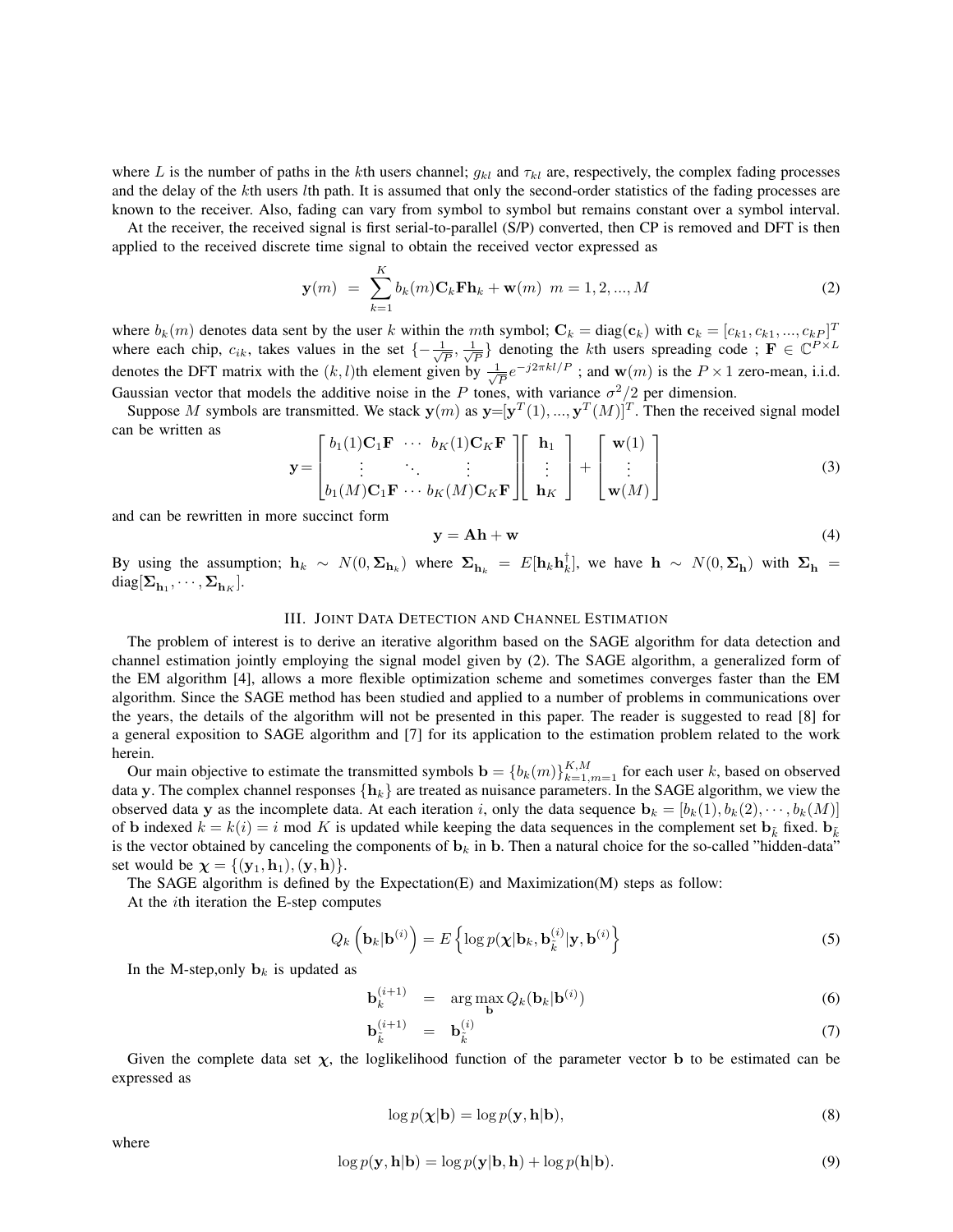We neglect the  $\log p(\mathbf{h}|\mathbf{b})$  term in (9) since the data sequence **b** and **h** are independent of each other.

# **A. Implementation of the Expectation Step** *(E-Step)*

From (2), the term  $\log p(\mathbf{y}|\mathbf{b}, \mathbf{h})$  in (9) can be expressed as

$$
\log p(\mathbf{y}|\mathbf{b}, \mathbf{h}) \sim \sum_{m=1}^{M} 2\Re \left\{ \left( \sum_{j=1}^{K} b_j(m) \mathbf{C}_j \mathbf{F} \mathbf{h}_j \right)^{\dagger} \mathbf{y}(m) \right\} - || \left( \sum_{j=1}^{K} b_j(m) \mathbf{C}_j \mathbf{F} \mathbf{h}_j \right)^{\dagger} \mathbf{y}(m) ||^2. \tag{10}
$$

Inserting (10) in (5), we have for  $Q_k(\mathbf{b}_k | \mathbf{b}^{(i)})$ 

$$
Q_k(\mathbf{b}_k|\mathbf{b}^{(i)}) = \sum_{m=1}^M b_k(m) \Re \left\{ (\mathbf{h}_k^{[i]})^\dagger \mathbf{F}^\dagger \mathbf{C}_k^T \mathbf{y}(m) - \sum_{j=1, j \neq k}^K b_j(m) (\mathbf{h}_k^\dagger \mathbf{F}^\dagger \mathbf{C}_k^T \mathbf{C}_j \mathbf{F} \mathbf{h}_j)^{[i]} \right\}
$$
(11)

where, adopting the notation used in [7],

$$
(\mathbf{h}_k)^{[i]} \triangleq E\left\{\mathbf{h}_k|\mathbf{y},\mathbf{b}^{(i)}\right\} \tag{12}
$$

$$
(\mathbf{h}_{k}^{\dagger} \mathbf{F}^{\dagger} \mathbf{C}_{k}^{T} \mathbf{C}_{j} \mathbf{F} \mathbf{h}_{j})^{[i]} \triangleq E \left\{ \mathbf{h}_{k}^{\dagger} \mathbf{F}^{\dagger} \mathbf{C}_{k}^{T} \mathbf{C}_{j} \mathbf{F} \mathbf{h}_{j} | \mathbf{y}, \mathbf{b}^{(i)} \right\}
$$
(13)

On the other hand, since  $\mathbf{w} \sim N(0, \Sigma^2 \mathbf{I})$  and the prior pdf of **h** is chosen as  $\mathbf{h} \sim N(0, \Sigma_{\mathbf{h}})$ , we can write the conditional pdf's of **h** given **y** and  $\mathbf{b}^{(i)}$  as

$$
p(\mathbf{h}|\mathbf{y}, \mathbf{b}^{(i)}) \sim p(\mathbf{y}|\mathbf{h}, \mathbf{b}^{(i)})p(\mathbf{h})
$$

$$
\sim \exp\left[-\frac{1}{\sigma^2}(\mathbf{y} - \mathbf{A}\mathbf{h})^\dagger(\mathbf{y} - \mathbf{A}\mathbf{h}) - \mathbf{h}^\dagger\boldsymbol{\Sigma}_{\mathbf{h}}^{-1}\mathbf{h}\right].
$$
 (14)

After some algebra it can be shown that

$$
p(\mathbf{h}|\mathbf{y}, \mathbf{b}^{(i)}) \sim N(\boldsymbol{\mu}_{\mathbf{h}}^{(i)}, \boldsymbol{\Sigma}_{\mathbf{h}}^{(i)})
$$
\n(15)

where

$$
\mu_{\mathbf{h}}^{(i)} = \frac{1}{\sigma^2} \Sigma_{\mathbf{h}}^{(i)} \mathbf{A}^{(i)\dagger} \mathbf{y}
$$

$$
\Sigma_{\mathbf{h}}^{(i)} = \left[ \Sigma_{\mathbf{h}}^{-1} + \frac{1}{\sigma^2} (\mathbf{A}^{(i)})^{\dagger} \mathbf{A}^{(i)} \right]^{-1}
$$
(16)

and the matrix **A** is defined in (3) and (4).

The expectation in (12) can be computed as

$$
(\mathbf{h}_k)^{[i]} \triangleq E{\mathbf{h}_k|\mathbf{y}, \mathbf{b}^{(i)}\} = \boldsymbol{\mu}_h^{(i)}[k].
$$
\n(17)

To calculate the expectation  $E\{\mathbf{h}_k^{\dagger} \mathbf{F}^{\dagger} \mathbf{C}_k^T \mathbf{C}_j \mathbf{F} \mathbf{h}_j | \mathbf{y}, \mathbf{b}^{(i)}\}$  in (13), define  $\Psi_j \triangleq \mathbf{C}_j \mathbf{F}$  and  $\mathbf{s}_j \triangleq \Psi_j \mathbf{h}_j$ . It then follows that

$$
\mathbf{s} = \mathbf{\Psi} \mathbf{h} = \begin{bmatrix} \mathbf{s}_1 \\ \vdots \\ \mathbf{s}_K \end{bmatrix} = \begin{bmatrix} \mathbf{\Psi}_1 & 0 & 0 \\ 0 & \ddots & 0 \\ 0 & 0 & \mathbf{\Psi}_K \end{bmatrix} \begin{bmatrix} \mathbf{h}_1 \\ \vdots \\ \mathbf{h}_K \end{bmatrix},
$$
(18)

$$
\Sigma_s^{(i)} \triangleq E[\mathbf{s}\mathbf{s}^\dagger|\mathbf{y}, \mathbf{b}^{(i)}] = E[\mathbf{\Psi}\mathbf{h}\mathbf{h}^\dagger\mathbf{\Psi}^\dagger|\mathbf{y}, \mathbf{b}^{(i)}] = \mathbf{\Psi}\Sigma_\mathbf{h}^{(i)}\mathbf{\Psi}^\dagger. \tag{19}
$$

Therefore,

$$
E\{\mathbf{h}_k^{\dagger} \mathbf{F}^{\dagger} \mathbf{C}_k^T \mathbf{C}_j \mathbf{F} \mathbf{h}_j | \mathbf{y}, \mathbf{b}^{(i)}\} = E[\mathbf{s}^{\dagger} \mathbf{s} | \mathbf{y}, \mathbf{b}^{(i)}] = \text{tr}\left[\Sigma_s^{(i)}[k, j] + \mu_s^{(i)}[k] \mu_s^{(i)}[j]^{\dagger}\right]
$$
(20)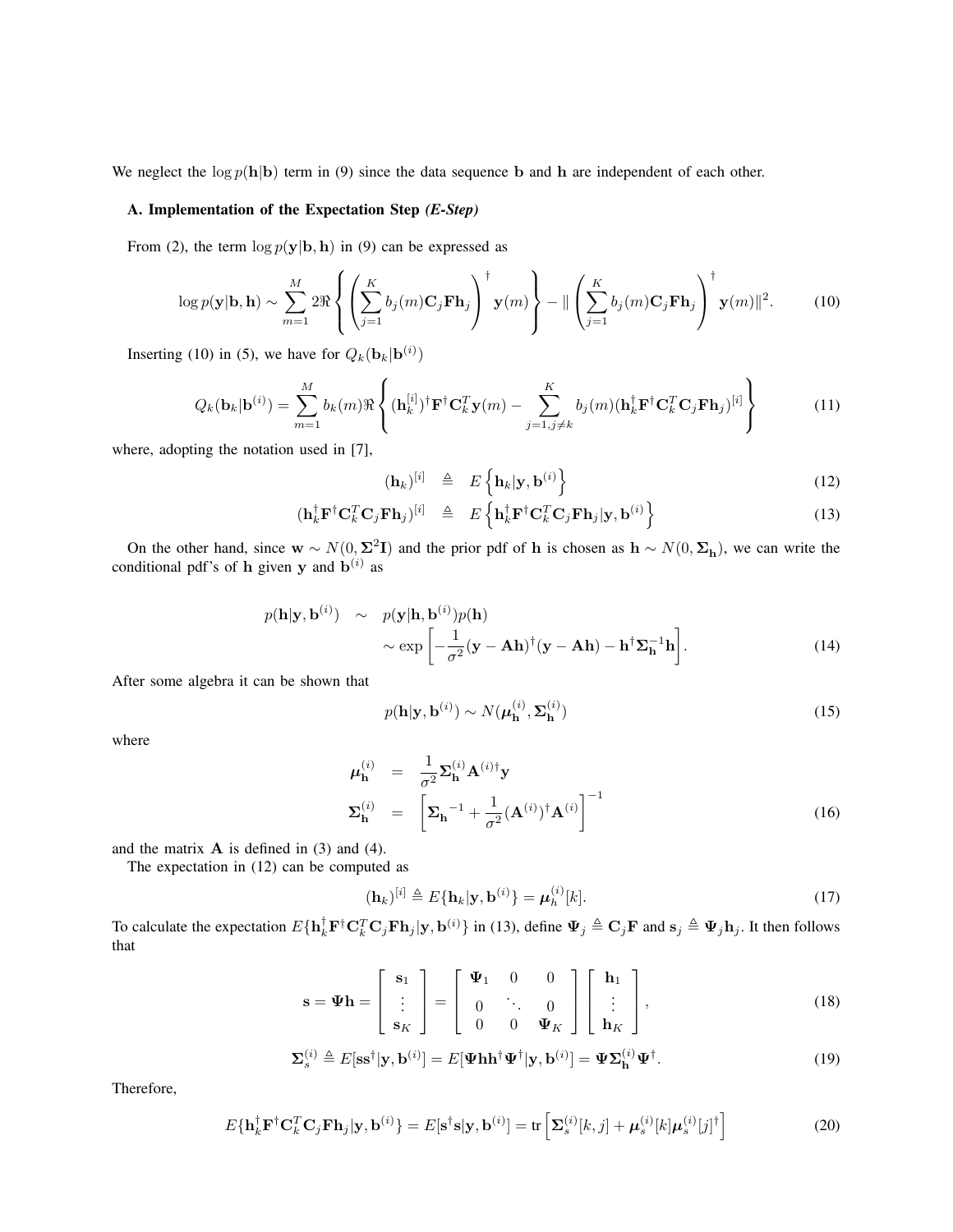where,  $\mu_s^{(i)} \triangleq \Psi \mu_h^{(i)}$ .

## **B. Implementation of the Maximization-Step (M-Step)**

The M-Step can be performed using eq.(6) and the final result is as follows

$$
b_k^{(i+1)}(l) = \text{sgn}\left[\Re\left\{ \left[ (\mathbf{h}_k^{\dagger})^{[i]} \mathbf{F}^{\dagger} \mathbf{C}_k^T \mathbf{y}(m) - \sum_{j=1}^K b_j^{[i]}(m) (\mathbf{h}_k \mathbf{F}^{\dagger} \mathbf{C}_k^T \mathbf{C}_j \mathbf{F} \mathbf{h}_j)^{[i]} \right] \right\} \right]
$$
(21)

where, the quantities  $(\mathbf{h}_k^{\dagger})^{[i]}$  and  $(\mathbf{h}_k \mathbf{F}^{\dagger} \mathbf{C}_k^T \mathbf{C}_j \mathbf{F} \mathbf{h}_j)^{[i]}$  in (21) are given by (17)and (20), respectively. Note that for large observations frame M, tr  $\left[\Sigma_s^{(i)}[k,j]\right] \approx 0$  compared to tr  $\left[\mu_s^{[i]}[k]\mu_s^{[i]}[j]\right]$ , [8]. That is

$$
\lim_{m \to \infty} (\mathbf{h}_k \mathbf{F}^\dagger \mathbf{C}_k^T \mathbf{C}_j \mathbf{h}_j)^{[i]} \approx \text{tr} \left[ \boldsymbol{\mu}_s^{[i]}[k] \boldsymbol{\mu}_s^{[i]}[j]^\dagger \right] \n= \boldsymbol{\mu}_s^{[i]}[k]^\dagger \boldsymbol{\mu}_s^{[i]}[j] \equiv (\mathbf{h}_k^\dagger)^{[i]} \mathbf{h}_k^{[i]} \tag{22}
$$

Note that the identity on the right hand side of (22) follows from the facts that  $\mu_s^{(i)} \triangleq \Psi \mu_h^{(i)}$  and  $\Psi_k^{\dagger} \Psi_k = \frac{1}{P} \mathbf{I}$ . Discarding the second term, we finally have

$$
b_k^{i+1}(m) = \text{sgn}\left[\Re\left\{\mu_h^{(i)}[j]\Psi_k^T\left[\mathbf{y}(m) - \sum_{j=1,j\neq k}^K b_j^{[i]}(m)\Psi_j\mu_h^{(i)}[j]\right]\right\}\right]
$$
(23)

As a conclusion, Equation (23) can be interpreted as joint channel estimation and data detection with partial interference cancelation. At each iteration step during data detection, the interference reduced signal is fed into a single user receiver consisting of a conventional coherent detector. As a result, a K-user optimization problem have been decomposed into  $K$  independent optimization problems which can be resolved in a computationally feasible way. Finally we remark that this paper is an extension of the work presented by [7] to the problem of joint channel estimation and data detection for the uplink multicarrier CDMA systems operating in the presence of the frequency selective channels. Fleury and Kocian [7] investigates the same problem for the uplink Direct Sequence CDMA systems in the presence of flat fading channels.

## IV. SIMULATIONS

In this section, the performance of uplink MC-CDMA systems based on the proposed receiver is analyzed for frequency selective channels. In computer simulations, we assume that all users are received with the same power level. Orthogonal Walsh sequences selected as a spreading code and the processing gain is chosen equal to the number of subcarriers  $P = 16$ . The number of active users are selected as  $K = 16$  and each user sends its data frame composed of T preamble bits, and F data bits, over mobile fading channel. Wireless channels between mobiles antennas and receiver antenna are assumed to be complex Gaussian channel of length L with  $N(0, \Sigma_h)$ .

In the receiver, the initial MMSE channel estimate is obtained by using  $T$  preamble bits while channel covariance matrix  $\Sigma_h$  is assumed to be known. Initial MMSE estimate of F data bits is computed from the observation vector **y** assuming that the channel coefficients were estimated by means of the pilot symbols. We refer to this method for obtaining **h** and **b** as the MMSE Separate Detection and Estimation (MMSE-SDE). In simulations, if the output of the the MMSE-SDE is applied to the parallel interference cancelation (PIC) receiver which is compared with the SAGE-JDE, it is referred to the Combined MMSE-PIC Receiver. Moreover, we also simulated both MMSE-SDE and Combined MMSE-PIC detectors referred as CSI-MMSE and CSI-Combined MMSE-PIC, respectively for the perfect channel state information cases.

Fig.1A compares the BER performance of the proposed SAGE-JDE approach with MMSE-SDE, Combined-MMSE-PIC, CSI-MMSE and CSI-Combined MMSE-PIC. For fair comparison we simulated Combined-MMSE-PIC, CSI-Combined MMSE-PIC and the EM-JDE receivers for three iterations. It is observed that the proposed EM-JDE outperforms MMSE-SDE, Combined-MMSE-PIC as well as CSI-MMSE and approaches the CSI-Combined MMSE-PIC.

To investigate initialization effect on the SAGE-JDE and Combined-MMSE-PIC, we also studied the BER performance of these algorithms for different preamble lengths presented in Fig.1B It is concluded that low preamble